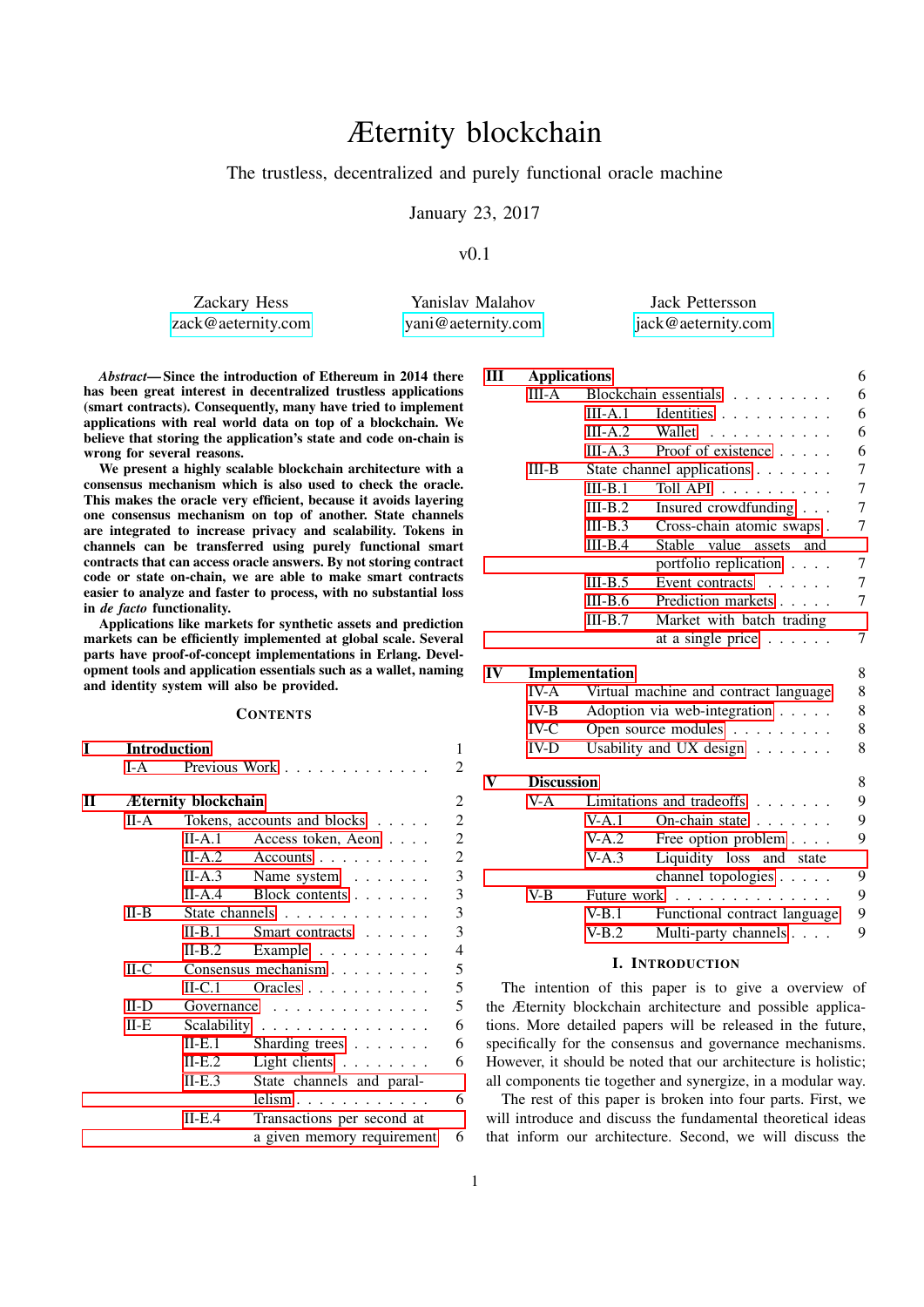included essential applications, other possible use cases and give intuitions for how to use the platform as a developer. Third, we will present the current proof-of-concept implementation, written in Erlang. We conclude with a discussion, including possible future directions and comparisons to other technologies.

#### <span id="page-1-0"></span>*A. Previous Work*

Blockchains, first of all Bitcoin, have shown a new way to architect value exchange on the Internet [\[1\]](#page-9-0). This has been followed by a number of promising advances: Ethereum demonstrated a way to write Turing-complete smart contracts secured by a blockchain architecture [\[2\]](#page-9-1); Truthcoin created tools for making oracles on blockchains [\[3\]](#page-9-2), while GroupGnosis and Augur showed how to make them more efficient [\[4\]](#page-9-3); Casey Detrio showed how to make markets on blockchains [\[5\]](#page-9-4); Namecoin showed how to make the distributed equivalent of a domain name server [\[6\]](#page-9-5); Factom showed how a blockchain that stores hashes can be used as a proof of existence for any digital data [\[7\]](#page-9-6).

These technologies show great promise when it comes to providing first-class financial and legal services to anyone. So far however, they have failed to come together to a unified whole that actually fulfills the promise. Specifically, all solutions so far have been lacking in at least one of the following respects: governance, scalability, scripting safety and cheap access to real-world data [*need cit.*] . Æternity aims to improve the state of the art in all of these respects.

#### II. ÆTERNITY BLOCKCHAIN

<span id="page-1-1"></span>We believe that the lack of scalability, scripting safety and cheap access to real-world data of current "smart contract platforms" come down to three core issues. *First*, the currently prevailing stateful design makes smart contracts written for the platform hard to analyze<sup>[1](#page-1-5)</sup>, and statefulness combined with sequential transaction ordering complicates scalability [need cit.]. Second, the high cost of bringing realworld data into the system in a decentralized, trustless and reliable way complicates or outright prevents the realization of many promising applications [*need cit.*] . *Third*, the platforms are limited in their abilities to update themselves, in order to adapt to new technological or economical knowledge. We believe that each of these three problems have clear solution paths that should be explored.

First, recent research into state channel technology suggests that for many use cases, keeping state on-chain is not necessary [need cit.]. It is very often entirely possible to store all information in state channels, and only use the blockchain to settle any economic results of the information exchange, and as a fallback in the case of dispute. This suggests an alternative approach to blockchain architecture in which Turing-complete smart contracts exist in state channels but not on-chain. This increases scalability since all transactions become independent and can thus be processed in parallel. Additionally, this means that contracts never write to shared state, greatly simplifying their testing and verification. We believe that this design emphasizes that blockchains are about financial logic rather than data storage; there exist decentralized storage solutions that complement blockchains perfectly.

Second, applications such as Augur have attempted to bring real-world data onto the blockchain in a decentralized way—in the process essentially building a consensus mechanism inside smart contracts [\[8\]](#page-9-7), instead of utilizing the consensus mechanism of the underlying blockchain. This leads to inefficiencies but doesn't increase security. The natural conclusion from this is to generalize the blockchain's consensus mechanism so that it can provide information not only on the next internal state, but also on the state of the external world. It could thus be argued that the blockchain's consensus mechanism determines the result of running what complexity theory dubs an *oracle machine*: a theoretical machine that is more powerful than a Turing machine because it has answers to some questions that can't necessarily be computed, such as "Who won football game X?" [*need cit.*] .

Third, it seems natural that the consensus mechanism could also be used to determine the parameters of the system. This allows it to adapt to changing external conditions, as well as adopting new research and recent developments in the field.

The rest of this section introduces the Æternity blockchain in greater detail, starting with a brief overview of accounts, tokens, names and the structure of blocks. This is followed by an explanation of our approach to state channels and smart contracts, and then a discussion on how the blockchain's consensus mechanism can be used both to create an efficient oracle mechanism and to govern the system. Finally, we discuss scalability from several different angles.

#### <span id="page-1-2"></span>*A. Tokens, accounts and blocks*

Despite being "stateless" from the contract developer's point of view, the Æternity blockchain keeps track of several predefined state components. We will now explain these, as well as the content of each block. For simplicity, this section assumes that every node keeps track of the whole blockchain. Possible optimizations are described in section [II-E.](#page-5-0)

<span id="page-1-3"></span>*A.1) Access token, Aeon:* To use the blockchain is not free, but requires that the user spends a token called *aeon*. Aeon are used as payment for any resources one consumes on the platform, as well as the basis for financial applications implemented on the platform.

The distribution of aeon in the genesis block will be determined by a smart contract hosted on Ethereum. Further aeon will be created via mining.

All system fees get paid with aeon, all smart contracts settle in aeon.

<span id="page-1-4"></span>*A.2) Accounts:* Each account has an address and a balance of aeon and also a nonce which increases with every transaction and the height of its last update. Each account

<span id="page-1-5"></span><sup>&</sup>lt;sup>1</sup>The difficulty of analyzing stateful contracts was very clearly demonstrated by the re-entrance bug that brought down "The DAO". This happened despite the code having been audited by several of Ethereum's creators as well as the general community [*need cit.*] .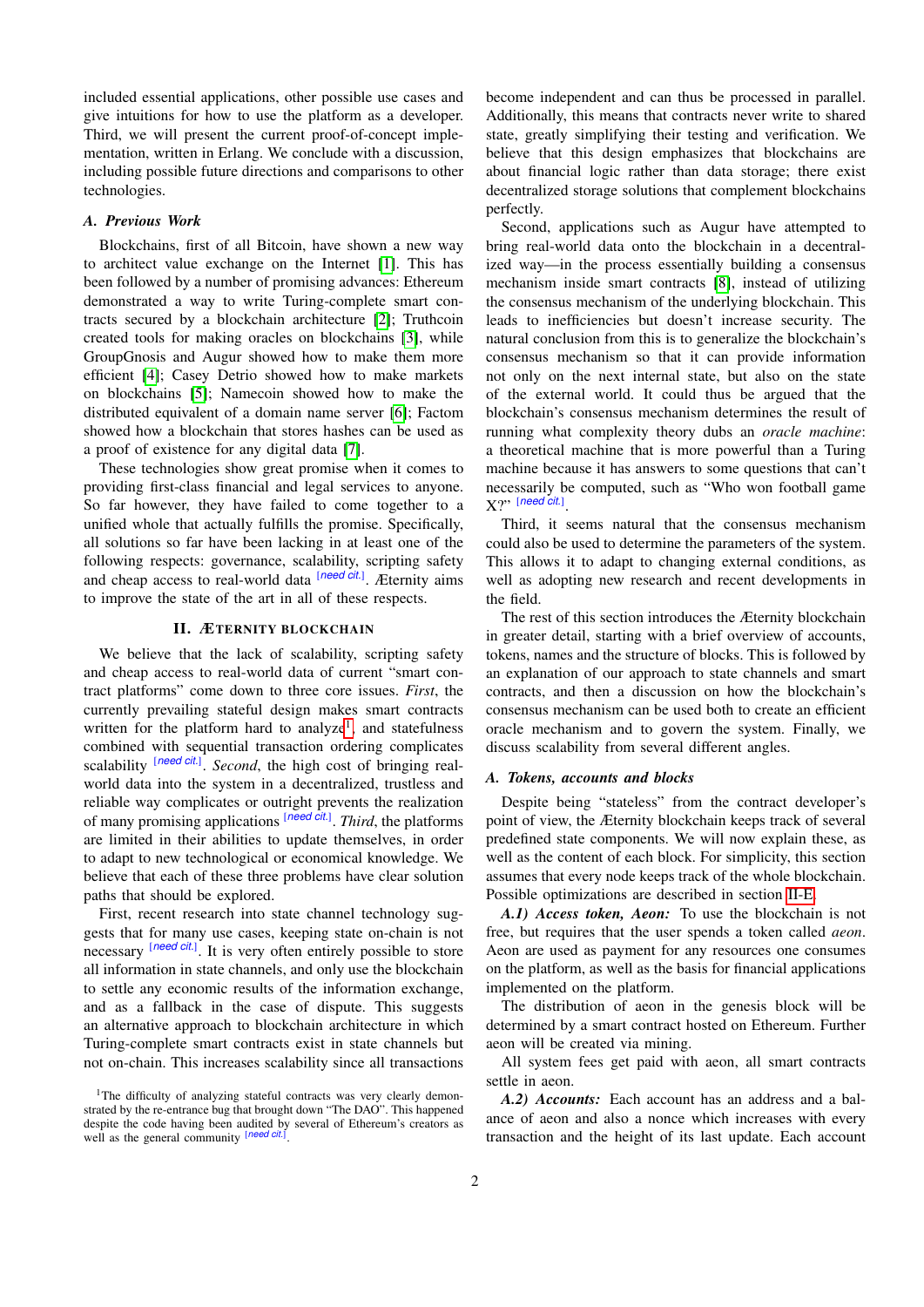also has to pay a small fee for the amount of time it is open. The costs of creating and keeping accounts prevents spam and disincentivizes state-bloat. The reward for deleting accounts incentivizes the reclaiming of space.

<span id="page-2-0"></span>*A.3) Name system:* Many blockchain systems suffer from unreadable addresses for their users. In the vein of Aaron Swartz' work and Namecoin, Æternity features a name system that is both decentralized and secure, while still supporting human-friendly names [\[9\]](#page-9-8). The blockchain's state includes a mapping from unique human-friendly strings to fixed-size byte arrays. These names can be used to point to things such as account addresses on Æternity, or hashes e.g. of Merkle trees.

<span id="page-2-1"></span>*A.4) Block contents:* Each block contains the following components:

- The hash of the previous block.
- A Merkle tree of transactions.
- A Merkle tree of accounts.
- A Merkle tree of names.
- A Merkle tree of open channels.
- A Merkle tree of oracles which haven't answered their respective questions.
- A Merkle tree of oracle answers.
- A Merkle tree of Merkle proofs.
- The current entropy in the random number generator.

The hash of the previous block is required to maintain an ordering of the blockchain. The transaction tree contains all transactions that are included in the current block. With the exception of the consensus vote tree, all the trees are fully under consensus: if a tree is changed from one block to the next, this change has to be due to a transaction in the new block's transaction tree, and a Merkle proof of the update has to be included in the block's proof tree. The purpose of the three remaining trees will hopefully become clear in the following sections.

### <span id="page-2-2"></span>*B. State channels*

One of the most interesting developments in the blockchain space lately is that of state channels. They operate on the basic principle that in most cases, only the people affected by a transaction need to know about it. In essence, the transacting parties instantiate some state on a blockchain, e.g. an Ethereum contract or a Bitcoin multisig. They then simply send signed updates to this state between each other. The key point is that either one of them could use these to update the state on the blockchain, but in most cases, they don't. This allows for transactions to be conducted as fast as information can be transmitted and processed by the parties, instead of them having to wait until the transaction has been validated—and potentially finalized by the blockchain's consensus mechanism.

On Æternity, the *only* state update that can be settled on the blockchain is a transfer of aeon, and the only aeon that can be transferred are the ones that the transacting parties already deposited into the channel. This makes all channels independent from each other, which has the immediate bene-

```
macro Gold f870e8f615b386aad5b953fe089 :
2
  3 Gold oracle
  if 0 1000 else 0 0 end
  \overline{0}
```
<span id="page-2-4"></span>Fig. 1. A simple contract encoding a bet on the price of gold. The language used is the Forth-like *Chalang*, which will be presented in section [IV-A.](#page-7-1)

fit that any transactions related to channels can be processed in parallel, greatly improving transaction throughput.

The blockchain is only used to settle the final outcome or to resolve conflicts that arise, roughly analogous to the judicial system. However, because the blockchain's behavior will be predictable, there is no gain in disputing the intended result of a state channel; malicious actors are incentivized to behave correctly and only settle the final state on the blockchain. All taken together, this increases transaction speed and volume by several orders of magnitude, as well as privacy.

<span id="page-2-3"></span>*B.1) Smart contracts:* Despite that the only state that can be settled on-chain is a transfer of aeon, Æternity still features a Turing-complete virtual machine that can run "smart contracts". Contracts on Æternity are strictly agreements that distribute funds according to some rules, which stands in stark contrast to the entity-like contracts of e.g. Ethereum. Two of the more notable practical differences is that by default, only the involved parties know about a given contract, and only parties that have an open state channel can create a valid contract. If the parties agree to a contract, they sign it and keep copies for future reference. It is only submitted to the blockchain if its outcome is disputed, in which case the code is only ever stored as part of the submitted transaction, never in any other state. If this happens, the blockchain distributes the tokens according to the contract and closes the channel.

As an example, fig. [1](#page-2-4) shows a very simple contract that encodes a bet on the price of gold at a certain time. On line 1, the macro Gold saves the identifier of the oracle in question, which will return true if the price of gold is below \$38/g on December 1st, 2016. The body of the contract is displayed on lines 2-4: we first push the gold oracle's identifier to the stack and call it using oracle, which will leave the oracle's answer on the top of the stack. We use this to do a conditional branching: if the oracle returns true, we push 0 and 1000 to the stack, indicating that 0 aeon should be burned and 1000 aeon should go to the first participant in the channel. Otherwise, we push 0 and 0, with the second 0 indicating that the other participant receives all aeon in the channel. Finally we push 0, which is taken to be the nonce of this channel state. In actual usage, the nonce would be generated at deployment.

One important thing to note is that contracts on Æternity don't maintain any state of their own. Any state is maintained by the transacting parties and submitted as input at execution. Every contract is essentially a *pure function* that takes some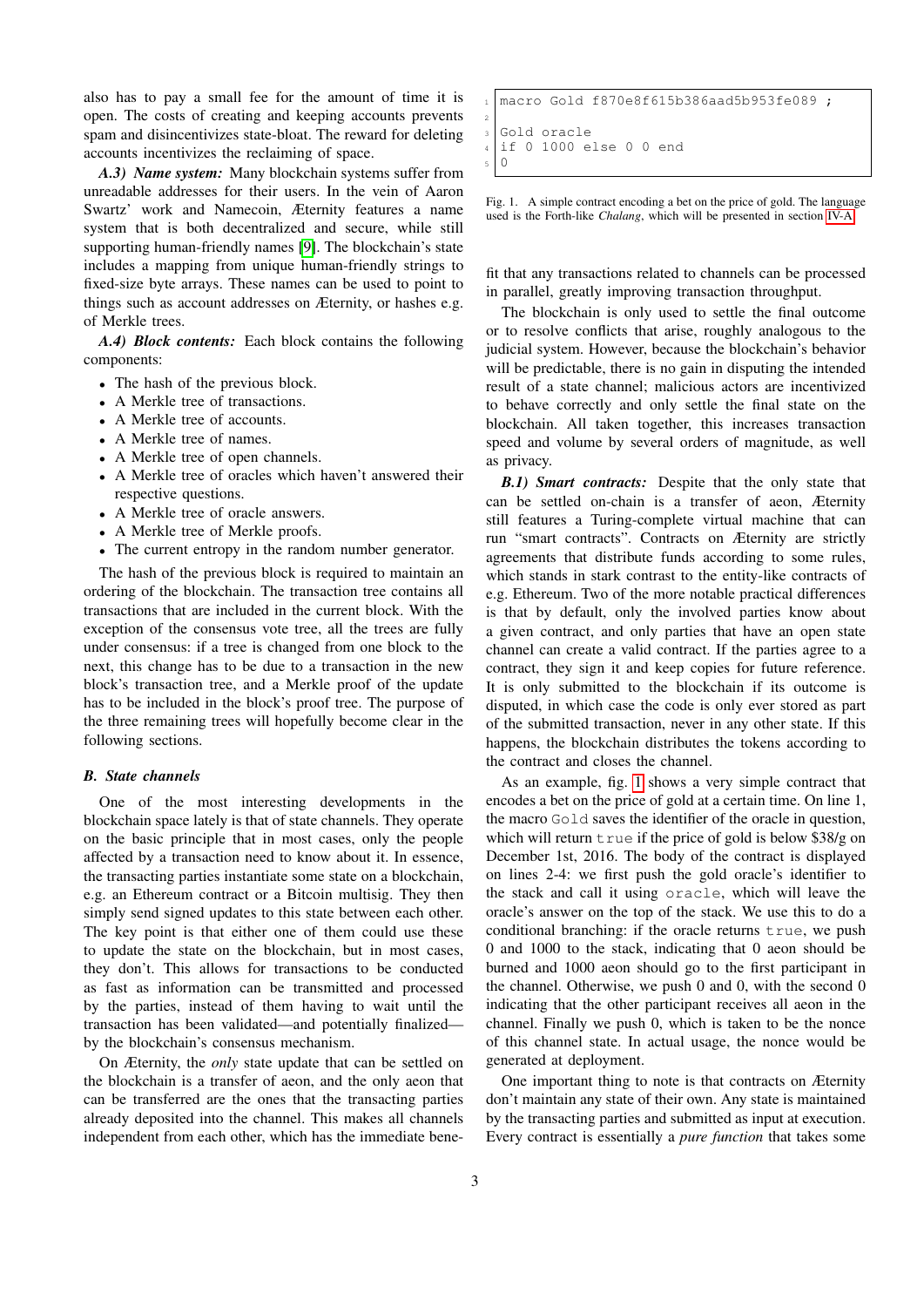- : hashlock
- $2$  swap
- <sup>3</sup> hash

 $= -$  ;

#### <span id="page-3-2"></span>Fig. 2. A simple hashlock.

```
_1 macro Commitment a9d7e8023f80ac8928334;
2
3 Commitment hashlock call
4 if 0 100 else 0 50 end
5 \mid 1
```
<span id="page-3-3"></span>Fig. 3. Using the hashlock to trustlessly send tokens through a middleman.

input and gives a new channel state as output<sup>[2](#page-3-1)</sup>. The benefits of using pure functions in software development in general, and in the development of financial applications in particular, has been extensively documented in academia and industry for decades [\[10\]](#page-9-9)<sup>[need cit.]</sup>.

*a) Contract interaction and multi-step contracts:* Even though all contracts are stateless and execute independently of each other, contract interaction and statefulness can still be achieved through *hashlocking* [*need cit.*]. A simple hashlock is shown in fig. [2.](#page-3-2) On line 1, we define a function called hashlock that expects the stack to contain a hash  $h$  and a secret s. It swaps them on line 2, in order to hash the secret on line 3, before calling the equality operator on  $hash(v)$  and h on line 4. This returns true if the secret is a preimage of the hash. This function can be used to predicate the execution of code branches in different contracts on the existence of the same secret value.

As a simple example usage, hashlocks make it possible for users that don't share a state channel to trustlessly send each other aeon, as long as there is a path of channels between them. For example, if Alice and Bob have a channel and Bob and Carol have a channel, then Alice and Carol can transact through Bob. They do this by creating two copies of the contract shown in fig. [3,](#page-3-3) one for each channel. The Commitment on line 1 is the hash of a secret that Alice chooses. On line 3 we push it to the stack and call the hashlock function. Which branch of the if that gets executed depends on the return value of hashlock. Once these contracts have been signed by all parties, Alice reveals the secret, allowing Bob and Carol to use it to claim their aeon.

Hashlocking can also be used to e.g. play multi-player games in the channels, as shown in fig. [4.](#page-3-4) Everyone makes a channel with the game manager, which publishes the same contract to every channel. Say we are in game state 32,

```
macro Commitment a9d7e8023f80ac8928334 ;
2
 Commitment hashlock call
 if State33 else State32 end
 call
```
<span id="page-3-4"></span>Fig. 4. A simplified example of using the hashlock to play a multi-player game in channels.

defined by the function State32, and we want to trustlessly simultaneously update all the channels to state 33. When the game manager reveals the secret, it causes all the channels to update at the same time.

*b) Metered execution:* Contract execution is metered in a way similar to Ethereum's "gas", but Æternity uses two different resources for its metering, one for time and one for space. Both of these are paid for using aeon by the party that requests the execution.

This could be seen as undesirable, because it is probably another party that is causing the need for the blockchain to resolve the dispute in the first place. However, as long as all money in the channel is not used for betting, this can be effectively nullified in the contract code, since it has the ability to redistribute funds from one party to the other. It is in fact generally good practice to avoid using all funds in a channel to transact, because it disincentivizes the losing party to cooperate when closing the channel.

<span id="page-3-0"></span>*B.2) Example:* Let's bring all of these ideas down to earth. In practice, if Alice and Bob want to transact using a state channel on Æternity, they go through the following procedure:

- 1) Alice and Bob sign a transaction that specifies how much money each of them is depositing into the channel, and publish it to the blockchain.
- 2) Once the blockchain has opened the channel, they can both create new channel states, send them between each other and sign them. Channel states can be either a new distribution of the funds in the channel or a contract that determines a new distribution. Each of these channel states has an increasing nonce and are signed by both parties, so if a dispute arises, the latest valid state can be submitted to the blockchain, which enforces it.
- 3) The channel can be closed in two different ways:
	- a) If Alice and Bob decide that they have finished transacting and agree on their final balances, they both sign a transaction indicating this and submit it to the blockchain, which will close the channel and redistribute the money in the channel accordingly.
	- b) If Alice refuses to sign a closing transaction for any reason, Bob can submit the last state that both of them signed and request to have the channel closed using this state. This starts a countdown. If Alice believes that Bob is being dishonest, she has the opportunity to publish a state with

<span id="page-3-1"></span><sup>&</sup>lt;sup>2</sup>It should be noted that since contracts can read answers from oracles and some environment parameters, they aren't completely pure functions. However, oracle answers never change once they've been provided and can be argued to be due to the computational richness of the oracle machine, rather than being an impurity. Environment parameters are deemed a "necessary evil" and will ideally be compartmentalized appropriately by high-level languages.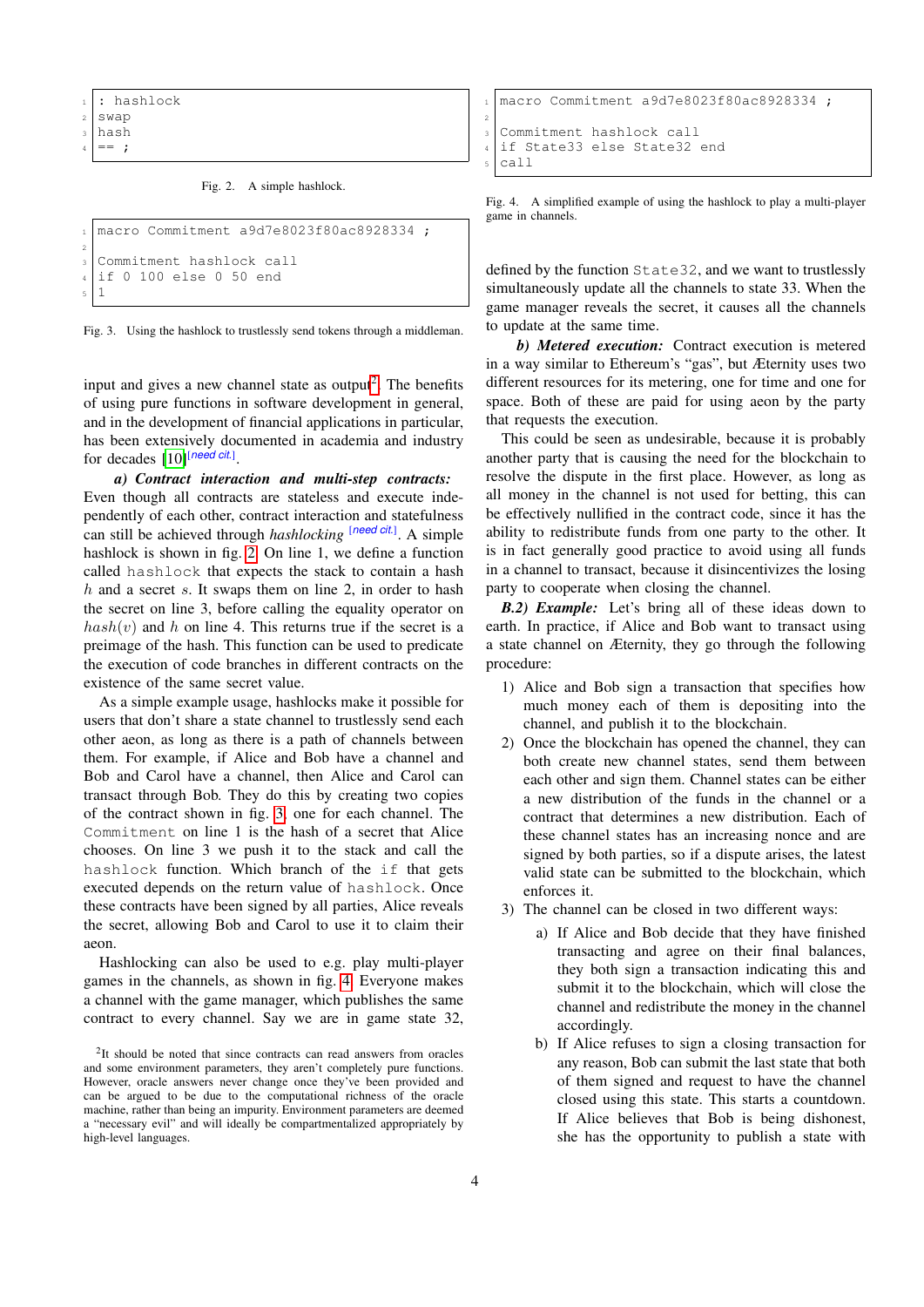a higher nonce that both of them have signed before the countdown finishes. If she does so, the channel closes immediately. Otherwise it closes when the countdown has finished.

#### <span id="page-4-0"></span>*C. Consensus mechanism*

Æternity uses a hybrid Proof-of-Work and Proof-of-Stake consensus mechanism. The block-order will be determined via Proof-of-Work. Certain system variables will be determined via on-chain prediction market system, which allows the users to participate and bring in their knowledge. For the PoW algorithm we currently favor a variant of Tromp's Cuckoo Cycle, one which is memory bound, and also is an "indirectly useful Proof-of-Work", as it requires less electricity to run, but instead has another limiting factor, the one of memory latency availability. This also makes it feasible to mine with a smart phone.

Tromp writes about his work:

"[Cuckoo Cycle is] an instantly verifiable memory bound PoW that is unique in being dominated by latency rather than computation. In that sense, mining Cuckoo Cycle is a form of ASIC mining where DRAM chips serve the application of randomly reading and writing billions of bits.

When even phones charging overnight can mine without orders of magnitude loss in efficiency, not with a mindset of profitability but of playing the lottery, the mining hardware landscape will see vast expansion, benefiting adoption as well as decentralization."

Preview: The consensus mechanism has a somewhat nonstandard role in Æternity. In addition to agreeing on new blocks for the blockchain, it also agrees on both answers to oracle questions and the values of the system's parameters. In particular, the consensus mechanism can change itself. However, it should be noted that this is not entirely unproblematic. For example, if a simple proof-of-work mechanism was used, it would be rather cheap to bribe the miners to corrupt the oracle. Therefore Æternity is going to use a novel hybrid Proof-of-Stake Proof-of-Work algorithm, leveraging the benefits of both. Independently from this, PoW is going to be used to issue new aeon tokens.

Sidenote: Originally Aeternity intended to be a 100 percent proof-of-stake blockchain. We don't think anymore that a decentralized 100 percent PoS system is possible.

<span id="page-4-1"></span>*C.1) Oracles:* A crucial feature for most contracts, whether encoded as text or as code, is the ability to refer to values from the environment, such as the prices of different goods or whether a certain event occurred or not. A smart contract system without this ability is essentially a closed system and arguably not very useful. This is a generally accepted fact and there are already several projects that attempt to bring external data into the blockchain in decentralized way [\[8\]](#page-9-7). However, to decide whether a supplied fact is true or not, these essentially require the implementation of a new consensus mechanism on top of the consensus mechanism.

Running two consensus mechanisms on top of each other is as expensive as running both separately. Additionally, it doesn't increase security, because the least secure one can still be attacked and made to produce "false" values. Thus, we propose to conflate the two consensus mechanisms into one, essentially reusing the mechanism that we use to agree on the state of the system, to also agree on the state of the outside world.

The way that this works is as follows. Any aeon-holder can launch an oracle by committing to answering a yes/noquestion. When doing so, they also need to specify the timeframe during which the question can be answered, which can start now or some time in the future. The user that launches the oracle is required to deposit aeon in proportion to the length of the timeframe, which will be returned if the user supplies an answer that gets accepted as truth, otherwise it is burned. The blockchain generates a unique identifier for the oracle that can be used to retrieve the answer once it is available.

Once the time comes for the question to be answered, the user who launched the oracle can supply an answer for free. Once the oracle launcher has supplied an answer or until a certain amount of time has passed, any other users can submit counter-claims by depositing the same amount of aeon. If no counter-claims have been submitted by the end of the timeframe, the answer supplied by the user that launched the oracle is accepted as truth, and the deposit is returned. If any counter-claims are submitted, then the consensus mechanism for blocks will be used to answer the oracle. This is more expensive, but since we know we can take at least one of the two safety deposits, we can use it.

#### <span id="page-4-2"></span>*D. Governance*

Governance of blockchain-based systems has been a big problem in the past. Whenever a system upgrade needs to be done, this requires a hard fork, which usually leads to big discussions among all value holders. Even simple things, like correcting an arbitrarily set variable in the source code, as we have seen with the block size debate in Bitcoin, seem to be very hard in a system where the users' incentives are not aligned with the decision makers, and where there is no clear upgrade path. We have also seen more complicated governance decisions, like fixing a single smart contract bug in "The DAO", which required quick intervention by system developers.

The primary problem of these systems is easily identifiable—the decision-making process for a protocol upgrade or change is not well defined and lacks transparency. Æternity's governance system is part of the consensus. It uses prediction markets to function as efficiently and transparently as possible.

Moreover, the consensus mechanism is defined by a number of variables that determine how the system functions and that are being slightly updated by each new block. From how much it costs to make transactions or ask an oracle, to modifications of fundamental parameter values like the block time.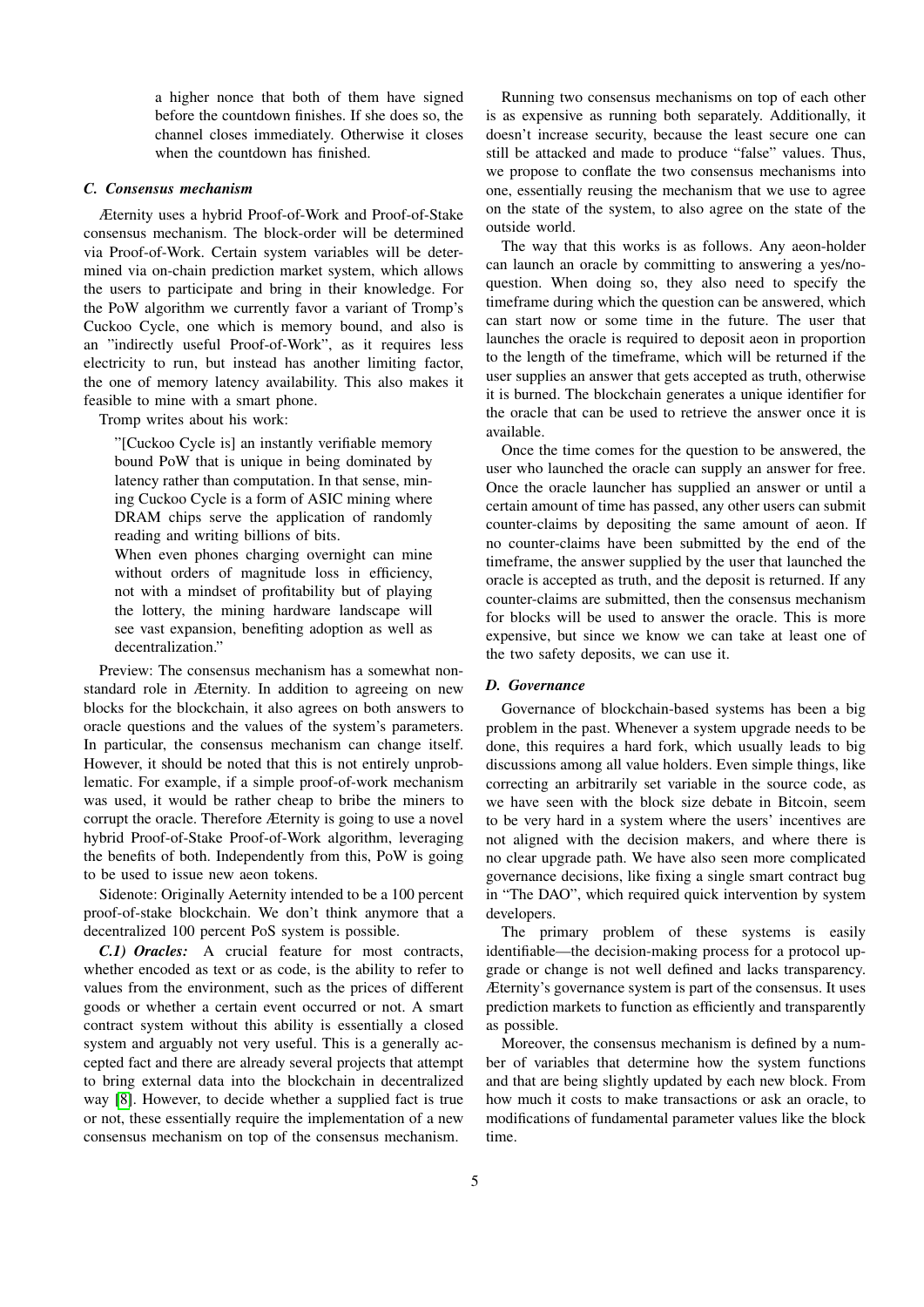By having prediction markets about the variables that define the protocol, the users can learn how to efficiently improve the protocol. By having predictions markets about potential hard forks, we can help the community come to consensus about which version of the code to use. Each user chooses for itself which metric it seeks to optimize, but a simple default strategy would be to maximize the value of its holdings.

## <span id="page-5-0"></span>*E. Scalability*

<span id="page-5-1"></span>*E.1) Sharding trees:* The architecture that has been presented thus far is highly scalable. It is possible to run the blockchain even when each user only keeps track of the part of the blockchain state that they care about and ignores everyone else's data. At least one copy of the state is needed for new users to be certain about the substate that they care about, but we can shard this data across arbitrarily many nodes so that each node's load is arbitrarily small. Merkle trees are used to prove that a substate is part of the state [\[11\]](#page-9-10). It is easy to imagine a scenario where certain nodes specialize on keeping track of the trees and get paid for inserts and look-ups.

<span id="page-5-2"></span>*E.2) Light clients:* Light clients don't download the entire blocks. First the user gives their client a hash in the history of the fork they prefer, a technique also known as *weak subjectivity* [\[12\]](#page-9-11). Then the client knows only to download forks that include a block with that hash. The client only downloads the headers of the blocks. The headers are much smaller than full blocks; very few transactions are processed. For simplicity, we made no mention of the block headers when discussing the block structure in section [II-A.4,](#page-2-1) but they contain the following:

- The hash of the previous block.
- The root hash of all of the state trees.

<span id="page-5-3"></span>*E.3) State channels and parallelism:* State channels have immense throughput and most transactions inside them are never executed or even recorded on the blockchain. Additionally, the channels don't write to any shared state on-chain, so all transactions that actually *do* get recorded on the blockchain can be processed in parallel. Given that most consumer hardware sold today has at least four processing cores, this has the immediate effect that transaction throughput is multiplied by roughly a factor of 4.

Furthermore, the fact that there will never be any complex concurrent interaction suggests that sharding this blockchain architecture should be relatively easy. Since blockchain sharding is still fairly experimental, we have deliberately chosen not to pursue any sharding techniques in the initial design of Æternity. However, if this changes in the future, Æternity should be one of the easiest blockchains to shard.

<span id="page-5-4"></span>*E.4) Transactions per second at a given memory requirement:* The variables that define the protocol are all constantly being updated by the consensus. From their initial default values, we can calculate the initial default rate of transactions per second.

change. 3 We define the following variables for the following calculations: 5  $6 \mid B$  = block\\_size in bytes  $F = blocks\{\tilde{\}_fill\}_{finality}$  $R = time\_\tilde{}$  = time $\_\tilde{}$  $T =$  transaction size in bytes 10 11 transactions per second = B  $*$  F / (T  $*$  R) 12  $_{13}$  B = 1000000 bytes = 1 megabyte per block  $_{14}$   $F = 24*60*2$  blocks per day  $15 \mid R / F = 30$  seconds per block  $_{16}$  R = 24\*3600 seconds per day  $17$  T = 1000 bytes per transaction 18 <sup>19</sup> 1000000 \* 24\*60\*2 / 1000 / 24\*3600  $|_{20}| = 10000000 / 1000 / 30$  $|21|$  = ca. 32 transactions per second (fast enough to sign up every human within 8 years)

To operate a node, we need to keep a copy of all the blocks since finality, and we need to be able to record 100 times more information, in case there is an attack. Estimating that finality is 2 days, then there would be 5760 blocks till finality. So the memory requirement is 5760 \* one megabyte  $*$  100 = 576000 megabytes = 576 gigabytes. When there isn't an attack happening, one would only need about 5.76 gigabytes to store the blocks.

#### III. APPLICATIONS

<span id="page-5-5"></span>The stateless nature of the Æternity smart contracts makes it easy to build the following applications on Æternity's blockchain. It is especially suitable for high-volume usecases.

#### <span id="page-5-6"></span>*A. Blockchain essentials*

Blockchain essentials are necessary primitives like aeon, wallets, names and related concepts. They modularize reusable components which can be used as application foundations and can be improved on.

<span id="page-5-7"></span>*A.1) Identities:* Each account will have an associated unique ID number. Users can register unique names, and link names to the Merkle-root of a data structure. The data structure can contain one's unique ID as well as other information about one's account. We aim to use Schema.org's JSON format to represent things like persons or companies [\[13\]](#page-9-12).

<span id="page-5-8"></span>*A.2) Wallet:* A wallet is a piece of software that is used to interact with Aeternity. A wallet manages private keys for the aeon and creates and signs transactions. One can use the wallet to send channel transactions, and use apps in the channel network.

<span id="page-5-9"></span>*A.3) Proof of existence:* One transaction type allows for the publishing of the hash of any data. System participants can use the headers to prove that the data existed at that point in time.

 $1$  Note that this is a draft and will likely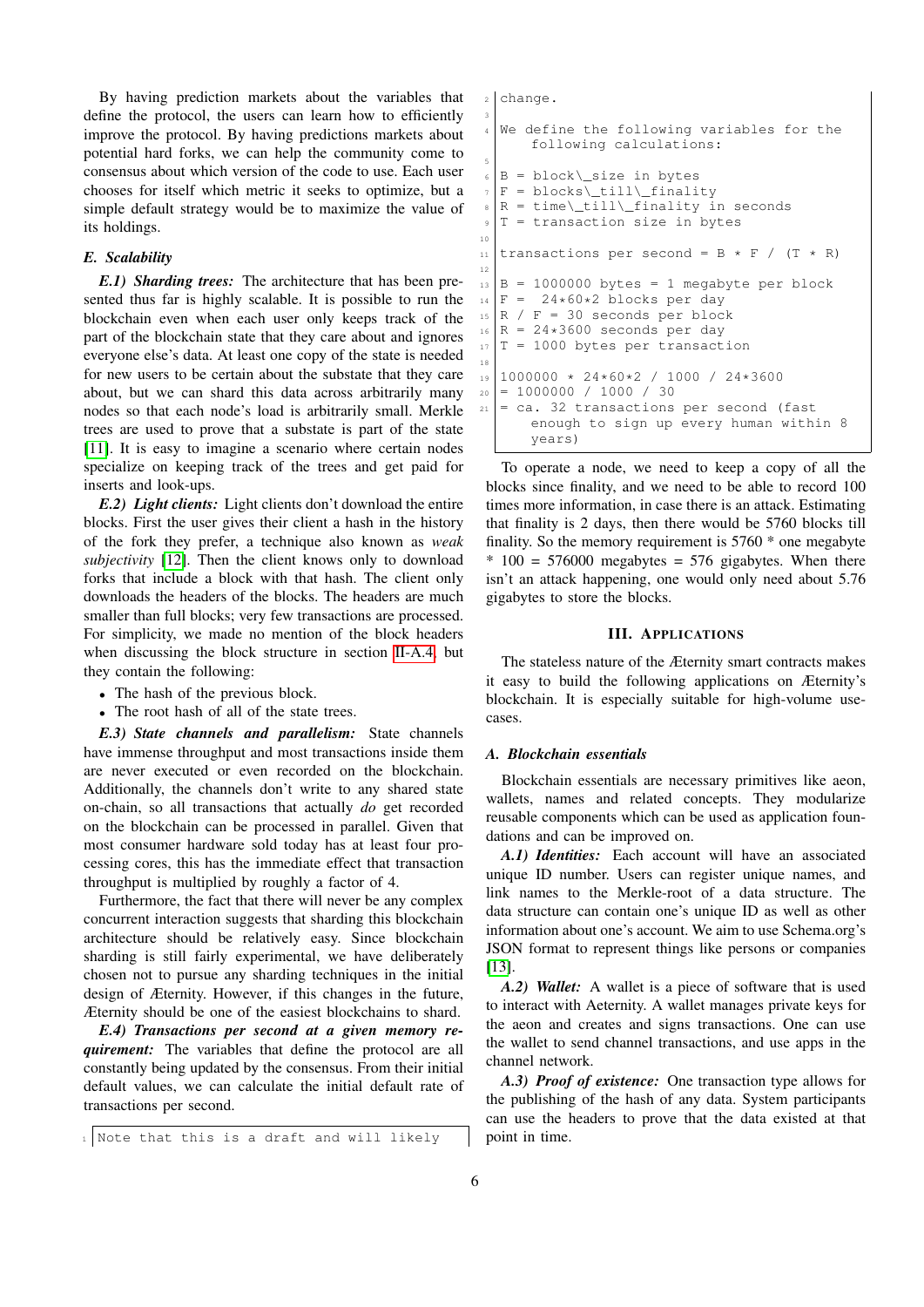#### <span id="page-6-0"></span>*B. State channel applications*

Smart contracts in state channels are perfect for microservices on the web that require a high transaction throughput.

<span id="page-6-1"></span>*B.1) Toll API:* Most APIs existing today are publicly available for anyone to call, or else they are secured by a username-password–scheme or unique access tokens. Payment channels allow for a new kind of API, where one pays for every call to the API, possibly every HTTP-request. Paying to access an API solves DDoS problems, and it makes it easier to build high-quality APIs that are always available. API responses that require a payment are fundamental for the creation of as of yet impossible types of businesses and can play an important role in the emergence of the decentralized economy. They create incentives for information owners to make otherwise private data publicly available.

<span id="page-6-2"></span>*B.2) Insured crowdfunding:* We can implement insured crowdfunding using dominant assurance contracts [*need cit.*] . These are smart contracts that are used to raise money for a public good, like a new bridge, a school or a market.

Dominant assurance contracts differ from traditional assurance contracts like Kickstarter, in that they make it a dominant strategy to participate. If the good is not funded, all participants get their aeon back plus interest, so they are insured against reducing their liquidity without receiving the good. Using an oracle, we can ensure that the provider of the good or service only gets paid if the good or service is actually provided.

<span id="page-6-3"></span>*B.3) Cross-chain atomic swaps:* Cross chain atomic swaps allow for trustless exchange of aeon for bitcoins [\[14\]](#page-9-13), [\[15\]](#page-9-14). These can be implemented using a hashlock, that locks the transactions on both blockchains under the same value.

<span id="page-6-4"></span>*B.4) Stable value assets and portfolio replication:* We can use smart contracts to program synthetic assets that stay nearly the same price as a real world asset. For example, we could make an asset that stays the same price as gold. Synthetic derivatives are created in equal and opposite pairs. For one user to have an asset that moves with gold, a different user will have to have an asset that move inversely to gold. For example, Alice could make a contract with Bob so that Alice owns 1 gram of gold. Out of the money in the contract, one gram of gold worth of aeon will go to Alice, and the leftover money goes to Bob. The contract has an expiration date when the price of gold will be measured, and the funds distributed to Alice and Bob accordingly.

<span id="page-6-5"></span>*B.5) Event contracts:* Event contracts pay when an event happens and don't pay when an event does not happen, as per the oracle's telling. Apart from being interesting in themselves, these can be used by several different applications:

*a) Insurances:* We can use event contracts to implement insurances. For example, expensive music event tickets can become worthless if the weather goes bad. However, if the concert-goer receives money if the oracle decides that it rained on the day of the event, the investment can be protected so that one can afford to find an emotionallyadequate alternative. Slightly more seriously, farmers are often interested in the total number of inches of rain in a

season. We can insure them against their crops wilting from dryness.

*b) Whistleblowing:* Event contracts can also be used to incentivize revealing sensitive information. For example, we could bet on the event "Information indicating that Company A has used illegal pesticides was released on or before January 24th, 2017". Any person with access to such information would be incentivized to first bet that the event will happen and then release it.

<span id="page-6-6"></span>*B.6) Prediction markets:* A prediction market works by letting users bet on whether a future event will happen. From the price of the bets we can predict the future likelihood [\[3\]](#page-9-2), [\[8\]](#page-9-7), [\[16\]](#page-9-15). They are the most accurate way to measure the future at a given price [*need cit.*]. Once the event has happened, the market is settled using the oracle.

As noted in section [II-D,](#page-4-2) we can for example use prediction markets to predict which updates to the software will be beneficial, and which will be harmful. We can also use them to estimate how much candidates in an election will actually be able to accomplish, so lies and baseless promises can be detected more easily.



<span id="page-6-8"></span>Fig. 5. Multidimensional prediction market.

*a) Multidimensional prediction markets:* Multidimentional prediction markets allow us to predict the correlation between possible future events. So for example, one could predict that if Alice is elected leader, the price of potatoes will go down, and that if Bob wins, the price will go up. One could learn that if Google uses plan A for the next 3 months, that it will probably earn more money, and that if it uses plan B, it will probably earn less. Or, as in fig. [5,](#page-6-8) we can see that if Alice would be elected president, there is a high likelihood of the price of potatoes being rather low.

<span id="page-6-7"></span>*B.7) Market with batch trading at a single price:* There are two approaches available to attackers that want to rob aeon from a market. They can take advantage of the market being split in time, or they can take advantage of it being split in space.

• If the market is split in space, then the attacker does arbitrage. He simultaneously makes trades in both markets at once so that his risk cancels out and he earns a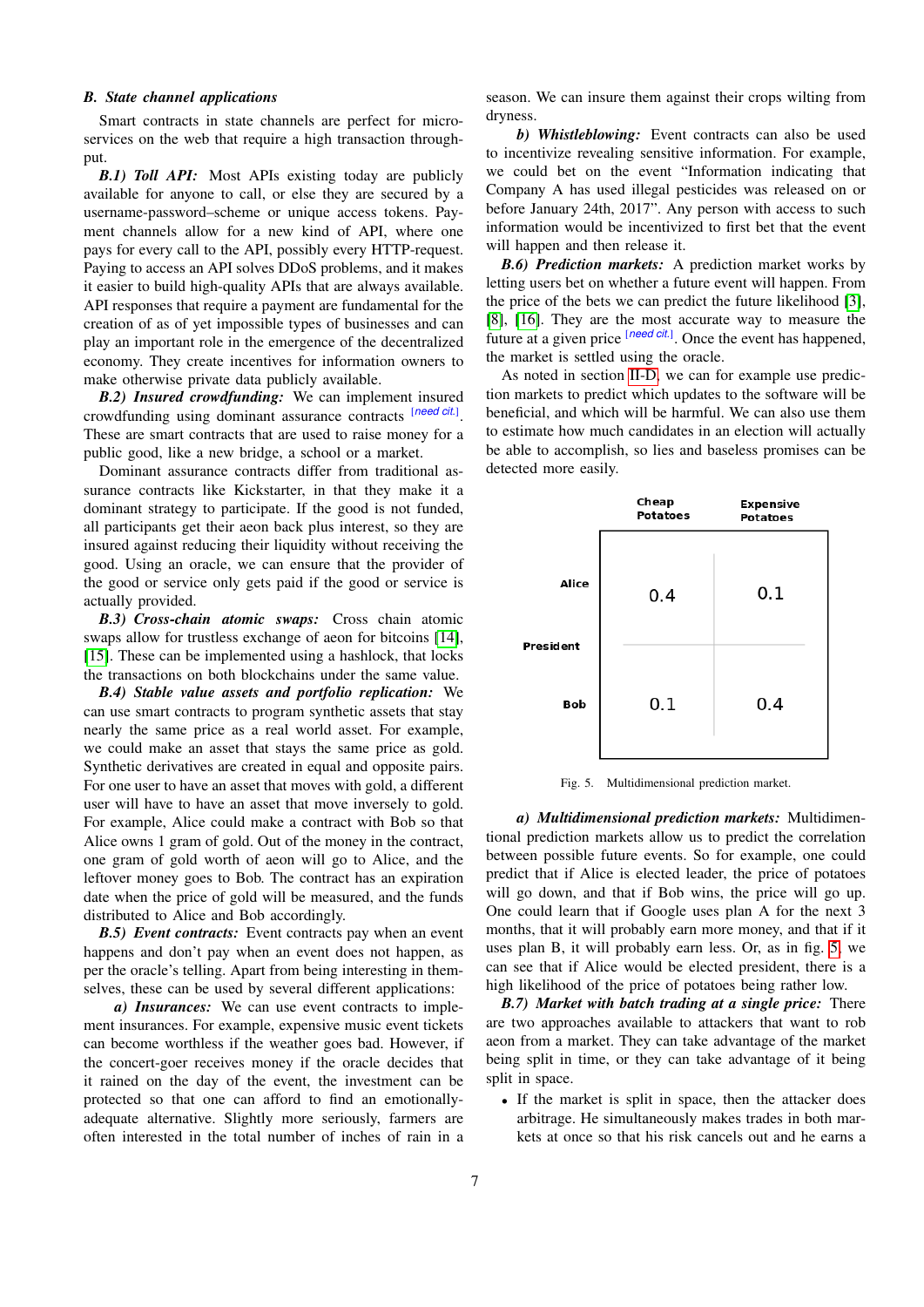profit.

• If the market is split in time, then the attacker frontruns the market. He reads the transactions coming into the market and creates buy and sell orders immediately before and after.



<span id="page-7-6"></span>Fig. 6. The black line is the demand curve, the red line is the supply curve. The sells in red are the same size as the buys in red. The vertical line is the price the market maker selected. Everyone willing to buy at a higher price traded at that price, everyone willing to sell at a lower price traded at that price.

To combine markets in space, everyone should use the same market maker. To combine markets in time, we need to have trading done in batches, at single price. The market maker needs to commit to each person what price he decided, and if anyone can find contradictory commitments from the market maker, then all of his customers should be able to drain all of his channels. If the market maker commits to a fair price, then he will match the same volume of buyers and sellers together, as fig. [6](#page-7-6) shows. Otherwise, he will end up in a situation similar to fig. [7,](#page-7-7) thus taking a large risk.



<span id="page-7-7"></span>Fig. 7. The black is much bigger than the red. The market maker is selling many more shares than it is buying, thus taking on a lot of risk.

# IV. IMPLEMENTATION

<span id="page-7-0"></span>Most key concepts already have proof-of-concept implementations in Erlang. This includes the blockchain itself, the contract language and VM, the oracle and governance mechanisms, as well as an old version of the consensus mechanism. We have used Erlang/OTP because it makes it easy to write code that can respond to many requests in parallel and does not crash. The servers with the highest uptime in the world are based on Erlang. It has been used for industrial applications for 30 years, proving itself to be a reliable and stable product.

# <span id="page-7-1"></span>*A. Virtual machine and contract language*

The virtual machine is stack-based and similar to Forth and Bitcoin' scripting language, although in comparison to the latter, it is rather rich. The VM supports functions instead of gotos, making its semantics relatively simple to analyze. A list of the VM's opcodes can be found on our Github<sup>[3](#page-7-8)</sup>.

Additionally, there exists a higher-level Forth-like language called *Chalang*, which compiles to bytecode for the VM. It supports macros and variable names, but keeps the stack-based execution model [\[17\]](#page-9-16). Examples of Chalang code can also be found on our Github<sup>[4](#page-7-9)</sup>.

#### <span id="page-7-2"></span>*B. Adoption via web-integration*

The web is the most popular application platform. We will provide easy-to-use web-development tools, such as JSlibraries and JSON-APIs for the core features of the Æternity blockchain.

#### <span id="page-7-3"></span>*C. Open source modules*

In order to be easily re-used for private blockchain consortium and other use-cases, the software will be written in MIT-licensed modules, such as a consensus module, that can be adapted to specific needs.

#### <span id="page-7-4"></span>*D. Usability and UX design*

Frictionless human interaction will be a big focus of our development efforts. More specifically, we will make sure that who controls the identity, keys and transactions is clearly established. Also, offering easy access via web-gateways will be a central focus of future development. Users participating in prediction markets via a Tinder-like (swipe left/right) mobile interface, and simple web-wallets that can be easily integrated in a website through an iframe will be the new norm.

#### V. DISCUSSION

<span id="page-7-5"></span>We have provided an explanation of how to architect a fundamentally more efficient value transfer system. The described system is in fact a global oracle machine that can be used to provide decision making services at global scale. In particular, all the applications proposed in section [III](#page-5-5) can be built easily and efficiently on top of Æternity.

```
3https://github.com/aeternity/chalang/blob/
master/opcodes.md
```
<span id="page-7-9"></span><sup>4</sup>[https://github.com/aeternity/chalang/tree/](https://github.com/aeternity/chalang/tree/master/examples) [master/examples](https://github.com/aeternity/chalang/tree/master/examples)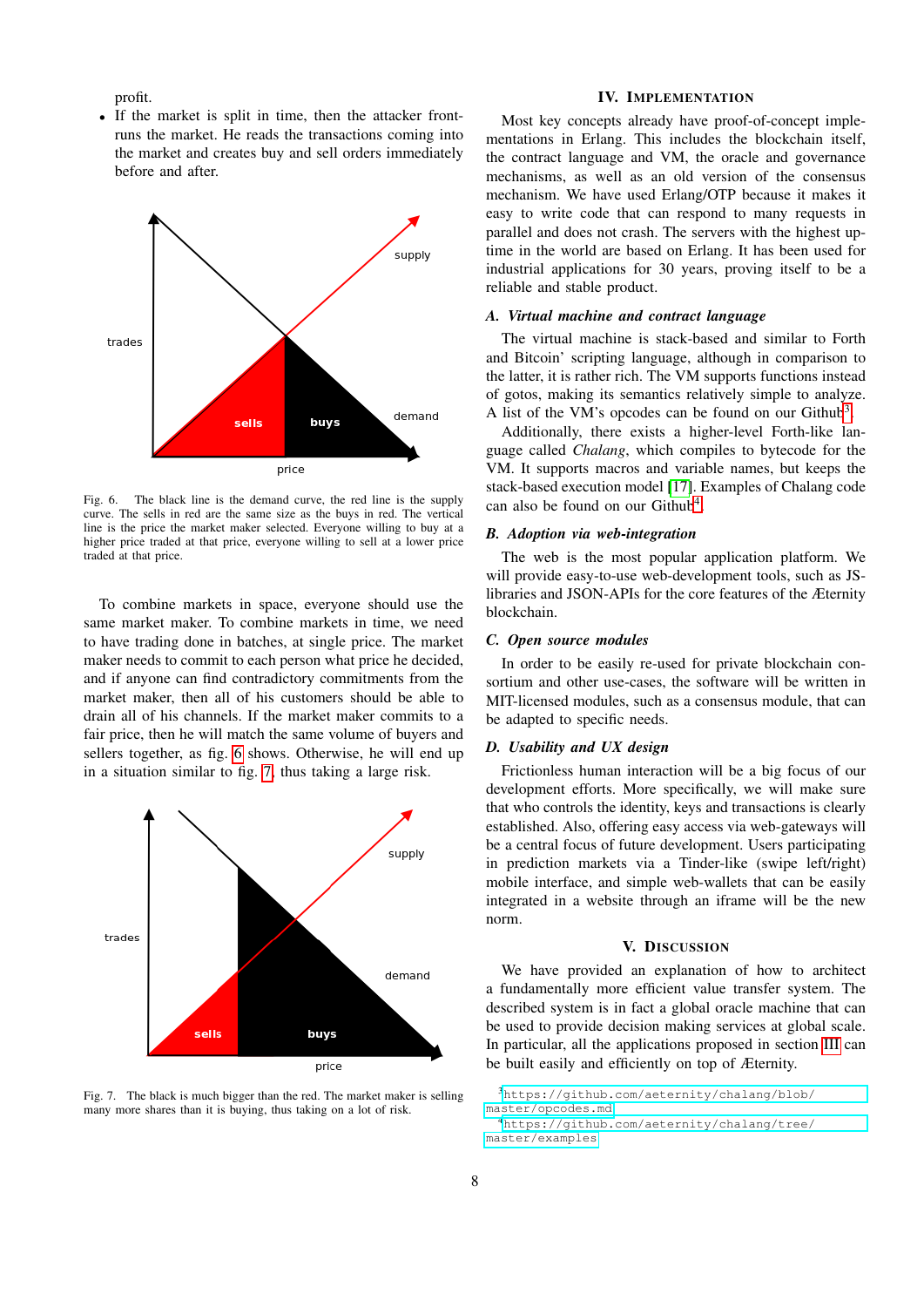However, our approach has both fundamental limitations and avenues for improvement. These are discussed here.

# <span id="page-8-0"></span>*A. Limitations and tradeoffs*

While we do believe that the tradeoffs made in our architecture are reasonable given the resulting performance increase in other areas, Æternity is not a catch-all solution for decentralized applications. It should rather be viewed as a synergistic complement to existing technologies. There are several caveats that one need to be aware of.

<span id="page-8-1"></span>*A.1) On-chain state:* Despite having many advantages, Æternity's lack of programmable state makes it unfit for applications that require a custom state to be under consensus. For example, this includes DAOs as they are usually conceived, custom name systems and subcurrencies which are not tied to the value of an underlying asset.

<span id="page-8-2"></span>*A.2) Free option problem:* If Alice and Bob have a channel and Alice signs a contract, she essentially gives Bob a free option when she sends it to him: Bob can choose to sign and return (i.e. activate) the contract at any time in the future. Often this is not what is intended. To avoid this problem, channel contracts aren't immediately activated with the full amount. They are divided up in time or space. Both participants would sign up for the contract in small intervals so that neither user ever offers a large free option to the other.

For example, if the parties want to bet 100 aeon, then they might sign up to it in 1000 steps that each increase the bet by 0.1 aeon. This would require about 1000 messages to pass, 500 in each direction, which is cheap enough since the contract is never submitted to the blockchain. As another example, if one wanted to make a financial asset that would last for 100 days, one might sign up in 2400 steps of one hour each. This would require about 2400 messages to pass, 1200 in each direction.

<span id="page-8-3"></span>*A.3) Liquidity loss and state channel topologies:* When composing channels using hashlocks as demonstrated in section [II-B.1,](#page-2-3) any middlemen have to lock up at least twice as many aeon as will be transmitted through them. For example, if Alice and Carol want to transact through Bob, Bob will act as Carol when interacting with Alice, and viceversa.

Since this is expensive for Bob, he would most likely earn a fee as compensation. If Alice and Carol expect to conduct many trades between each other, they can avoid this by creating a new channel and trustlessly moving the active contracts to the new channel using a hashlock.

Still, since keeping an extra channel open impacts one's liquidity negatively, going through middlemen is expected to be desirable in many cases, especially in cases where the parties don't expect to trade a lot in the future. Thus, a channel topology where certain rich users make money from trustlessly transmitting transactions between other users is expected to emerge.

It should be noted that this does not constitute a single point of failure, since we do not trust these transaction transmitters with anything. If a transmitter goes offline before

the secret to a hashlock has been revealed, the transaction doesn't go through. If it goes offline afterwards, the only possible "negative" effect is that the transmitter is not able to claim its aeon.

## <span id="page-8-4"></span>*B. Future work*

There are several possible ways to improve on the current architecture.

<span id="page-8-5"></span>*B.1) Functional contract language:* A reasonable future direction would be to experiment with high-level languages that adhere more closely to the functional paradigm. Keeping track of an implicit stack is generally error-prone and arguably not suitable for a high-level, developer-facing language. This should be rather easy given that programs are already pure functions (modulo some environment variables), and would greatly simplify both development and formal verification of contracts. If this is done, it could also make sense to revise the VM to be tightly coupled with the new language, to make the compilation less error-prone and less dependent on trust in the developers. Ideally, the translation from surface language to VM code would simply be a direct transcription of peer-reviewed research, though pragmatic concessions will likely have to be made.

<span id="page-8-6"></span>*B.2) Multi-party channels:* Currently, all channels on Æternity are limited to two parties. While multi-party channels can *de facto* be achieved through hashlocking, this can be expensive. Hence, we plan to investigate the possibility of adding support for *n*-party channels, with a  $m$ -of-n settlement mechanism.

#### **GLOSSARY**

- Blockchain A distributed, tamper-proof database with metered access. The database is defined by a growing list of hash-linked blocks and can have any rules for appending them.
- Aeon An aeon represents an unit of account and an access right to the Æternity blockchain. It is transferable.
- Transaction A message from a user to the blockchain. This is how users can use their currency to access the blockchain.
- State Channel A relationship between two users recorded on the blockchain. It enables users to send aeon back and forth, and to create trustless smart contracts between them that are enforced and settled by the blockchain.
- Hash A hash takes as input a binary of any size. It gives a fixed sized output. The same input always hashes to the same output. Given an output, one cannot calculate the input.
- Hashlocking This is how we connect pairs of channels to make smart contracts that involve more than 2 people. A secret is referenced by it's hash. When the secret is revealed, it can update multiple channels at the same time.
- Governance A well-defined process of making decisions for the future protocol(s) of the blockchain.